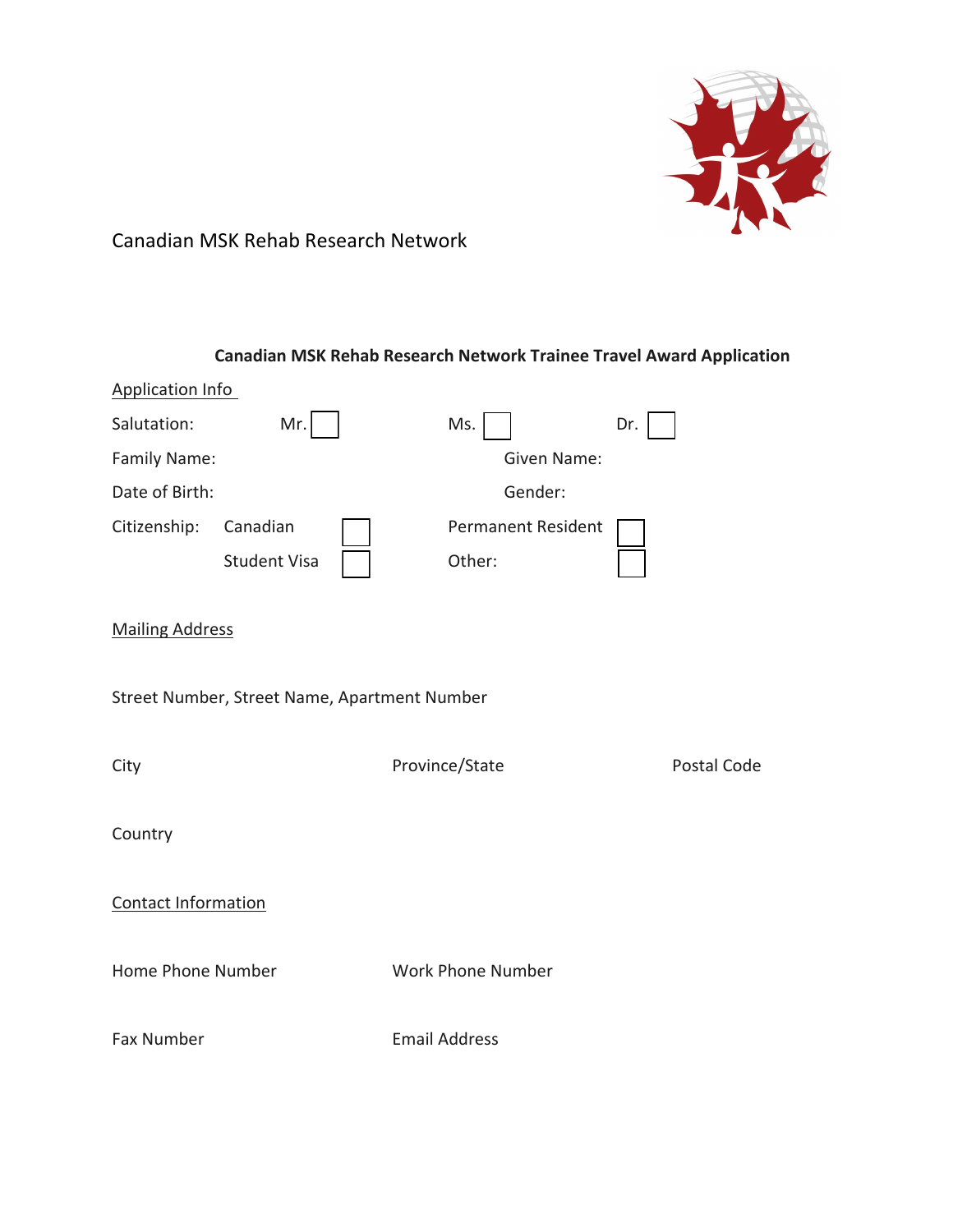

### Canadian MSK Rehab Research Network Application Details

State your department/school during the tenure of this award, as well as the official start and

expected end date of your program

| Department/School: |  |  | Start/End Dates:                                               |
|--------------------|--|--|----------------------------------------------------------------|
|                    |  |  | Master's: PhD: Post-Doctoral: Clinician Scientist in Training: |
| _                  |  |  |                                                                |

Scholarships/Awards

| Title/Description |  | Annual Value   Start/End Date   Status (pending/received) |
|-------------------|--|-----------------------------------------------------------|
|                   |  |                                                           |
|                   |  |                                                           |
|                   |  |                                                           |

Network Mentor: Network Mentor:

Network Co-mentor:  $\blacksquare$ 

#### Project Title

Provide a title for your project that would be suitable for posting on the Network website:

#### Lay Abstract

Provide a non-confidential, plain-language summary of the project that would be suitable for posting on the Network website (max. 150 words).

*(To be completed by Trainee with input from the Network Mentor)*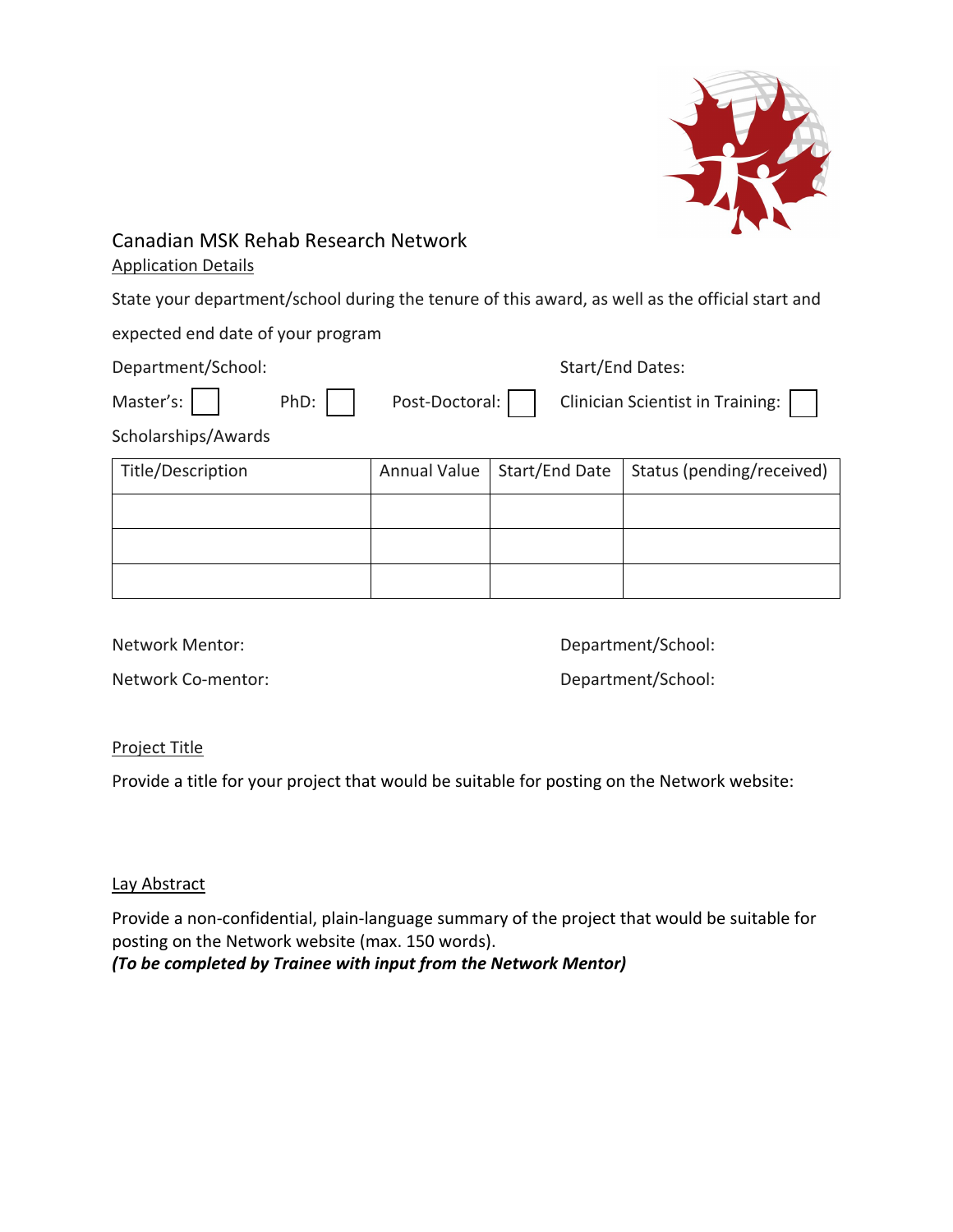

Canadian MSK Rehab Research Network Mentorship and Resources in the Training Environment

Briefly highlight elements of the research milieu that will contribute directly or indirectly to the quality of the candidate's research training experience in MSK health research (max. 150 words).

*(To be completed by the Network Mentor)* 

#### Description of the Proposed Research Project

Outline the proposed research project including Background and Rationale; Objectives; Hypotheses (if applicable); Methods; Importance of potential findings to MSK health; Plans for knowledge translation (max. 500 words).

*(To be completed by Trainee with input from the Network Mentor*)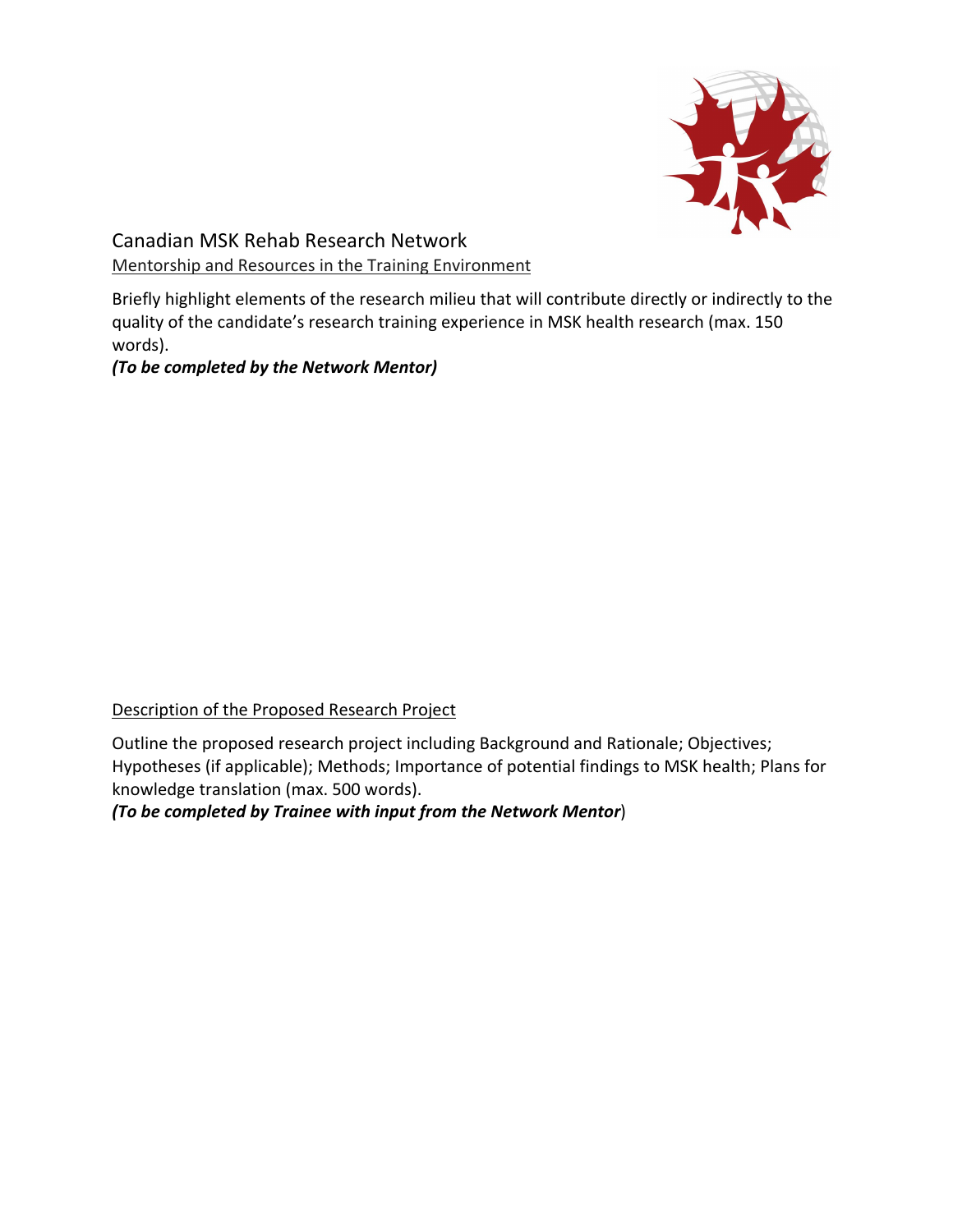

# Canadian MSK Rehab Research Network Conference Travel Details

Briefly highlight the conference(s) that you wish to attend to present your research project. Please note that preference will be given to those attending conferences focused on MSK health and rehabilitation research

## Justification and Proposed Use of Funds

Briefly provide a proposed budget or list of incurred eligible expenses (CIHR Expense Guidelines: https://cihr-irsc.gc.ca/e/16406.html). Awarded stipend amounts will be based on incurred/budgeted expenses to the maximum of each funding tier listed on the call for applications (max. 150 words)

#### *To be completed by Trainee with input from the Network Mentor*)